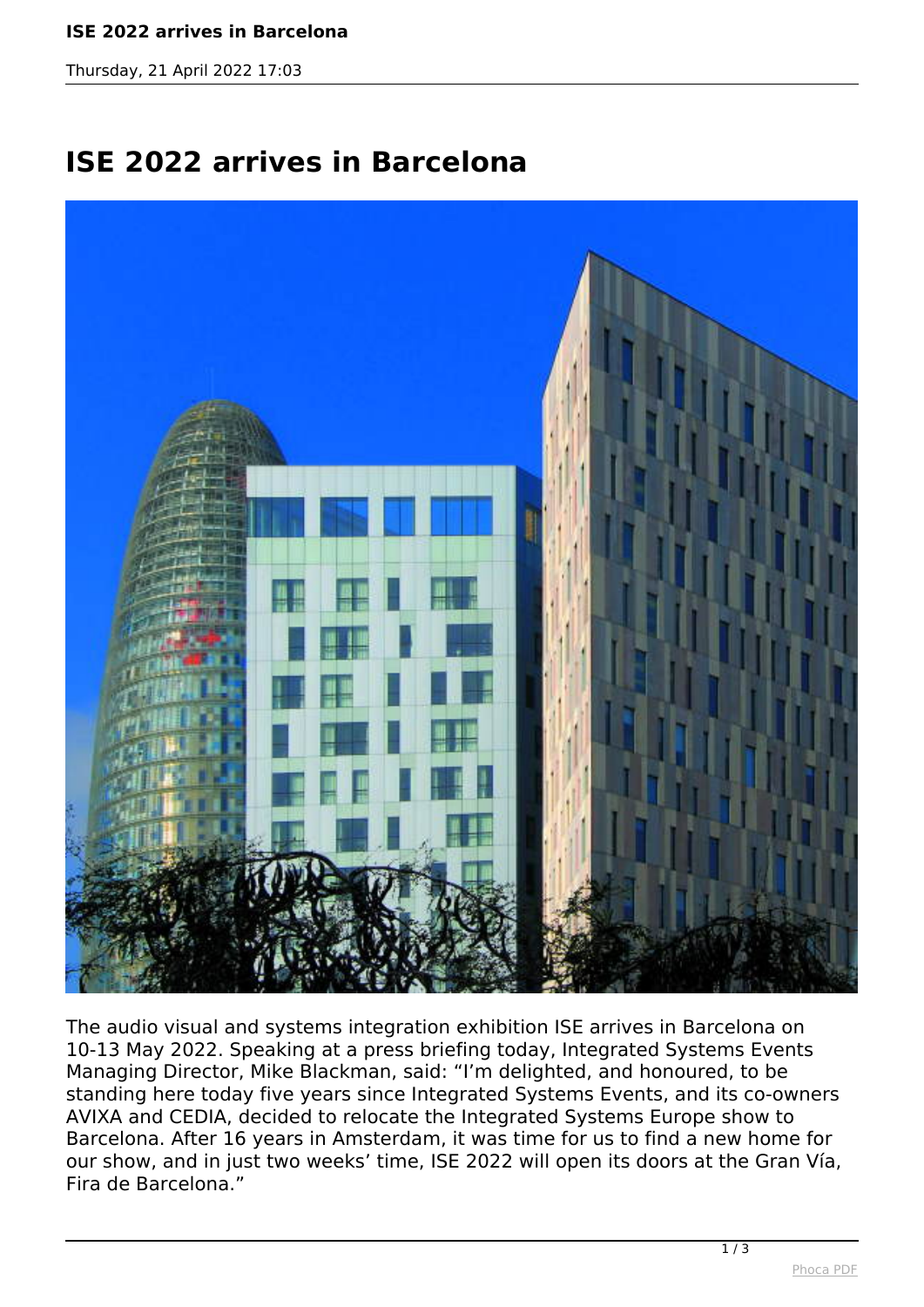## **ISE 2022 arrives in Barcelona**

*Thursday, 21 April 2022 17:03*

*ISE is a showcase for cutting edge visual and aural products and solutions where manufacturers and service suppliers will present the latest pro AV innovations developed for the commercial and residential market sectors.*

*Over 800 exhibitors, set over six Technology Zones across five halls of the Gran Vía will showcase the latest in multipurpose AV. From the commercial AV sector, attendees will be able to explore the latest innovative AV technologies being produced for numerous market sectors operating in Learning, Live Events, Performance, Retail, Conferencing and Collaboration, Security and Healthcare, to name just a few. Some of the leading brands exhibiting at ISE 2022 include Alfalite, Barco, Christie, Google, KNX, LANG, Microsoft, Panasonic, Samsung, Shure, Sony and Zoom.*

*On the residential side, visitors will be able to view the latest flat panel TVs, inceiling speakers, projectors, projection screens, cinema rooms, lighting, and security systems. Just some of the leading residential brands exhibiting at ISE 2022 include Artcoustic, Crestron, L-Acoustics, KNX, Rako Controls, Sony, Storm Audio and many more.*

*ISE brings together the global AV community. In addition to invaluable networking opportunities, it has much to offer both exhibitors and attendees. A five-day conference programme runs throughout the week covering topics that range from retail technology, to control rooms, live events, education, and even superyachts. Over 150 thought leaders and experts are confirmed to participate in the daily programme. Professional development opportunities are provided through certification and learning programmes, curated by AVIXA and CEDIA, both on site and in the city.*

*"AVIXA is proud to be a co-owner of ISE with CEDIA and we could not be more excited with our new home in Barcelona", says David Labuskes, CEO of AVIXA. "We are looking forward to continuing our strong partnership with the city of Barcelona, as well as strengthening our relationship with the Fira de Barcelona. These relationships were formed before the pandemic and strengthened during it. I'm sure they will only grow stronger as we look toward an amazing future for the AV industry and the ISE show."*

*Daryl Friedman, Global President and CEO of CEDIA comments "In-person trade shows are truly a cornerstone of our industry and have been sorely missed these past two years. Yet at the same time, people around the world have discovered that their homes, through beautifully integrated technology, can be a central hub for every aspect of their lives – so the timing of ISE's return couldn't be better. What we've prepared for the CEDIA conference at ISE will satisfy the live education and connection we've all been craving since early 2020. So many people have told me that ISE will be their first in-person show in more than two years. Their excitement is palpable as is mine. I can't wait to see you all in Barcelona."*

*Keynote Day One is from Refik Anadol: 'Exploring the Heritage of Tomorrow' at*